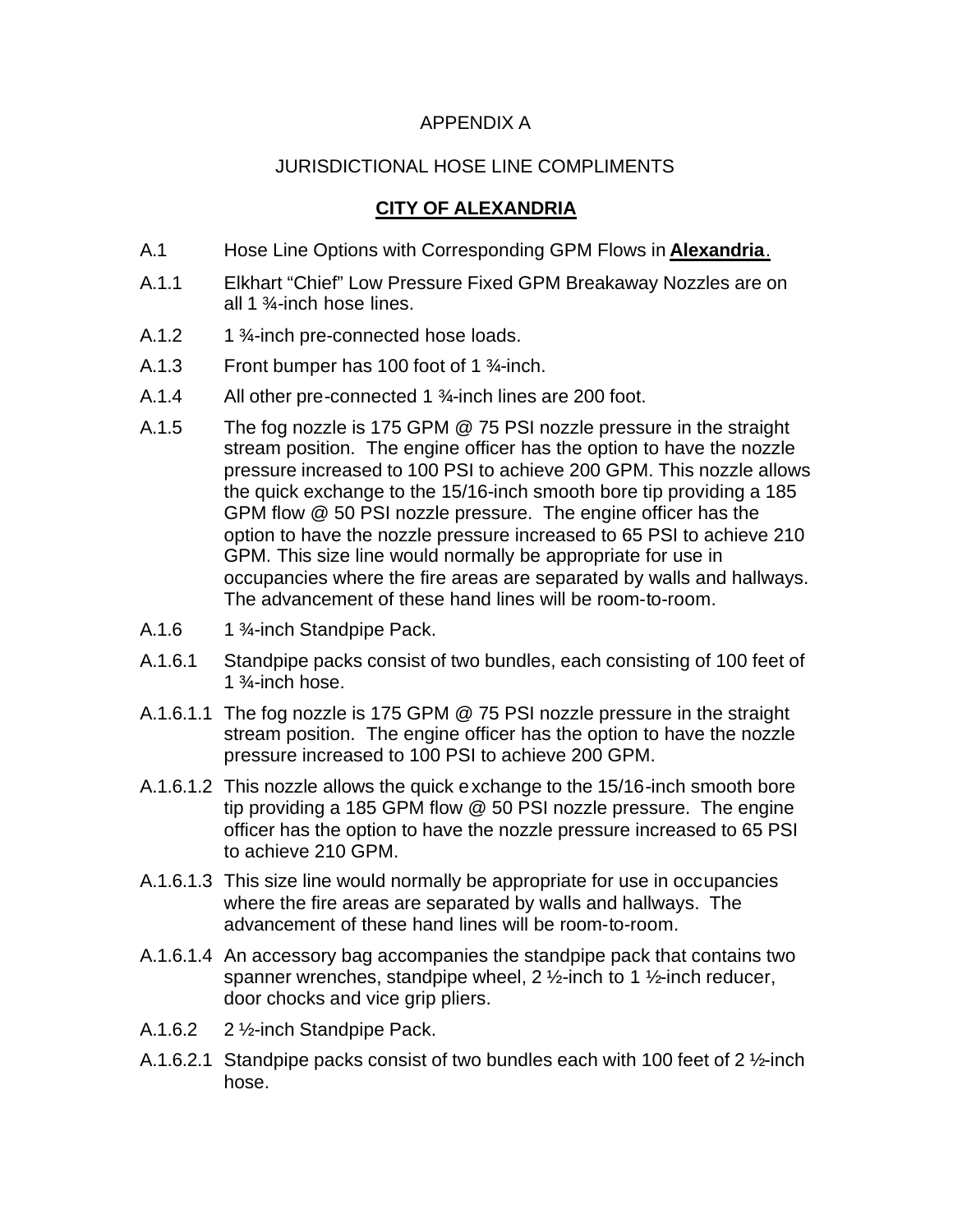- A.1.6.2.2 The standard tip size is 1 1/8-inch, which delivers 265 GPM @ 50 PSI nozzle pressure.
- A.1.6.2.3 The second tip size is 1 ¼-inch providing 325 GPM @ 50 PSI nozzle pressure.
- A.1.6.2.4 Removing the 1  $\frac{1}{4}$ -inch tip provides a standard 1  $\frac{1}{2}$ -inch tip that allows the extension of a 1  $\frac{3}{4}$ -inch line from the 2  $\frac{1}{2}$ -inch breakaway nozzle. This adds flexibility and mobility after the larger volume of fire has been darkened.
- A.1.6.2.5 This size line would normally be appropriate for use in occupancies with heavy fire conditions in large open spaces such as is found in warehouses, strip shopping centers, office high-rises, and other commercial establishments. If it is used as an interior line, adding a second engine company crew to assist with the deployment would be appropriate. Additionally, this line offers greater reach than the smaller hand lines.